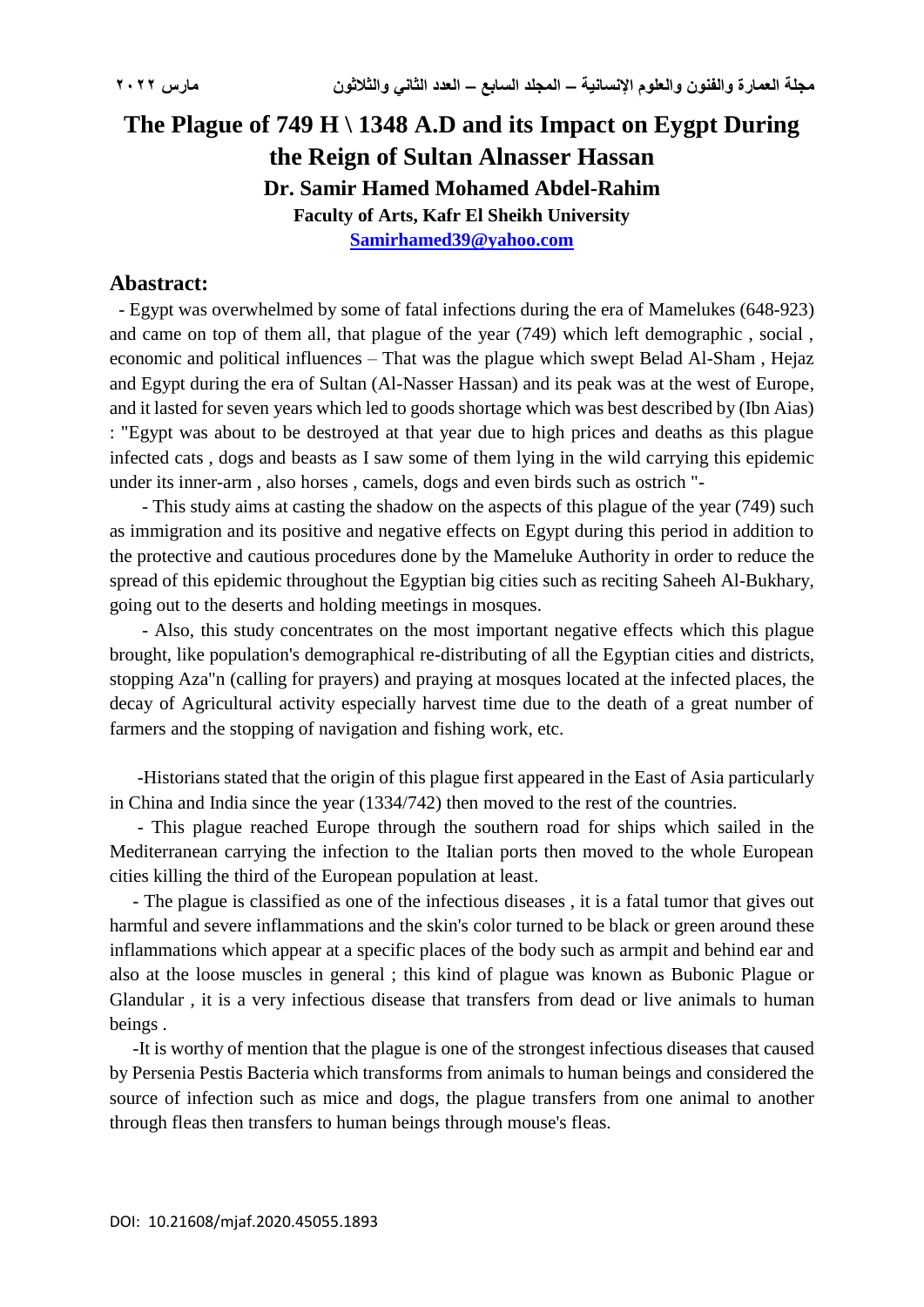- Sources have mentioned that the causes of the spread of this plague were such as water, plant and air corruption in addition to that animals and insects infected with the plague like mice and fleas which transfer disease through blood to the human beings.

 - The plague is considered a serious disease to be cured so they had to take protective precautious procedures in order to stop this plague from spreading such as houses' sterilizing, cooling its air by using stream, camphor, sandalwood and musk which hadn't a specific time besides using lovely smelling, staying at the shadow, dry places away from cold air currents and extracting blood waste from the body -

 - The most common symptoms of the plague used to be high body temperature and continuous feeling of sickness until the person vomits blood from his mouth immediately followed by his companions of the house one after another causing death to all in one night or two and doctors were helpless to treat this disease.

-We can conclude the symptoms of the plague as follows: -

 -The plague of the year (749) is considered of the most serious plagues that Egypt witnessed at this period as it had a great effect on it causing great damage as it started in Alexandria, where about 100 people used to die every day then it was raised to 200 and finally reached 700 apart from animals and insects – Then it spread to Damnhour and other cities to the extent that most of the population of Al-Behira region met their end , after that it moved to Al-Borolos , Nestrawah , Mahala , Belbis and Damietta -

 -The plague reached Cairo, the capital and was killing about 10000 every day to the extent that people had to dig collective graveyards in order to provide a suitable place for the increased number of deaths – This plague killed most of the Egyptian population at this time, a larger number of Assuit had died and lots of villages were completely deserted.

 -A great number of people died due to the spread of this plague at the whole of the Egyptian cities in (749) to the extent that Al-Gharbiea region was emptied from its population and streets, and lanes at Senbat , Sanhour and Samanoud were completely free of people who had died of this plague

 -Also there had been great numbers of dead people at upper Egypt especially in Assuit which had a toll of 6000 of Ghraj payers , most of them died and only 100 left while in Al-Borolos a great number of fishermen died on board of their boats and ships while in Cairo , the capital , it wasn't much luckier than other cities as its great graveyards were completely full of the corpses to the extent that people had to sleep with their deaths as a result of the disability of burying them.

 -Egypt had witnessed a great increase in prices of some goods at the year (749) such as the high cost of coffin's clothes, burying requirements and some food products that needed by some patients like sugar and some medical plants such as (Regla), some fruits like pears apart from some medicine, that all happened as a result of this plague.

 -In addition there was a raise of the fees of Holy Qur'an and Saheeh Al-Bukhary reciters during this crisis due to the death of a great number of them infected with this plague and the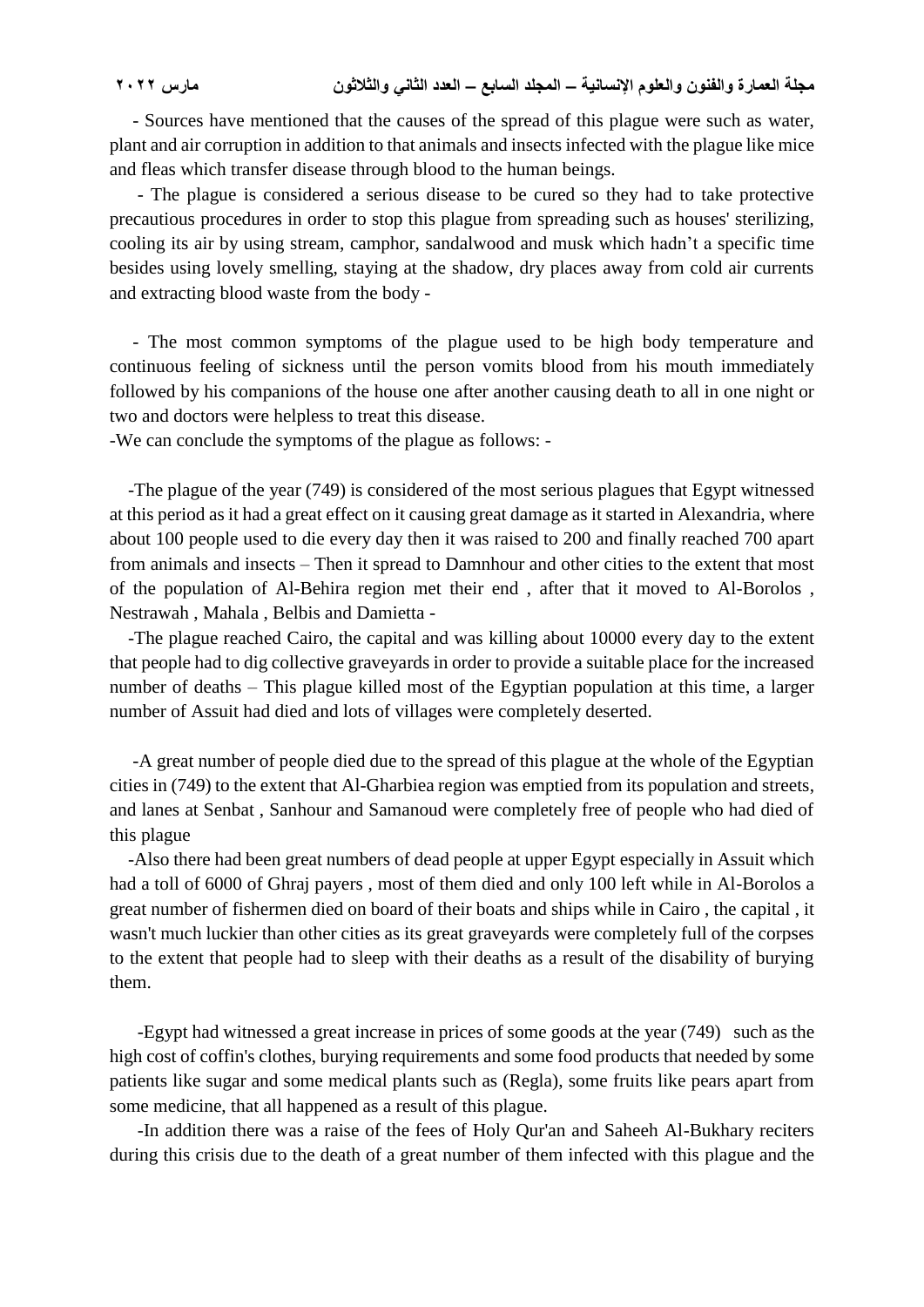## **مجلة العمارة والفنون والعلوم اإلنسانية – المجلد السابع – العدد الثاني والثالثون مارس 2022**

great number of funerals held in the graveyards that forced some people who were doing other jobs to recite Qur'an for dead people in both mosques and graveyards.

 -A lot of agricultural corps had decayed as there weren't any farmers to harvest them as a great number of them died of the plague before the harvest season, for an example (Belbis) as its people were not capable of harvesting their crops in the Summer of (749) due to stopping of waterwheels' from working because of the death of cows and sheep.

 -Some of weighing dishonesty and cheating activities spread over the country during this crisis of the plague which extended to include the weight of the bread as it became less in weight and was sold by counting and not weighing.

 -The spread of this plague in some of the Egyptian coastal cities resulted in the complete stopping of the movement of fishing due to the death of fishermen as it happened in Borolos , Nestrawh and Damietta.

 -Also some industries stopped and some people changed their jobs into another, such as burying the dead as some of them worked as managers while others worked as dead washers which was a natural result for the increasing of the death toll.

 -It was a remarkable notice that the closing of some mosques during this plague in (749) at both Cairo and Al-Fostat where Az'an was stopped for all prayers at the most of mosques while Az'an was limited only on one mosque for both of the previous cities.

-As Al-Safady mentioned some aspects of fear and anxiety that prevailed among people due to the spread of this plague in (749).

(The protective and Precautious procedures took by the Mameluke Authority in Egypt)

 -The Mameluke authority in Egypt embodied in Sultans and Princes took some protective and precautious procedures in order to limit the spread of the plague and reducing the death toll, such as going to mosques and deserts to recite Holy Qur'an, Saheeh Al-Bukhary , Qunoot prays , fasting and begging to Allah in order to be merciful on them . Its worthy of mentioning that it was a natural matter at this time especially after some scholars gave (fatwa) or the religious point of view of the approval of doing this at the time of the plague as it was a custom that the sultan accompanied his princes going out of Cairo to (Seriakos House) ping and begging to Allah to have mercy on them and with the increase of the death toll , the Sultan ordered people to go out praying and reciting the Holy Qur'an for several days and also he gave his orders of banning wine , some drugs like cannabis and banning of outrageous acts by some whores .

## **References:**

 Ibn Eyaselhanfy,Bdaee elzohoor fi wakaea Eldehoor,Tahkik Mohamed Mostafa Zyada, ELHayka El Masria elamma llketab Vol 1page 530

• Ibn al-Wardi al-Diwan, investigation by Sami al-Dahan, Dar Sader Beirut 2 1993 J2, p. 339, Ibn Katheer, the beginning and the end, Dar al-Ma'arif, Beirut 1977 c. 14, p. 260, al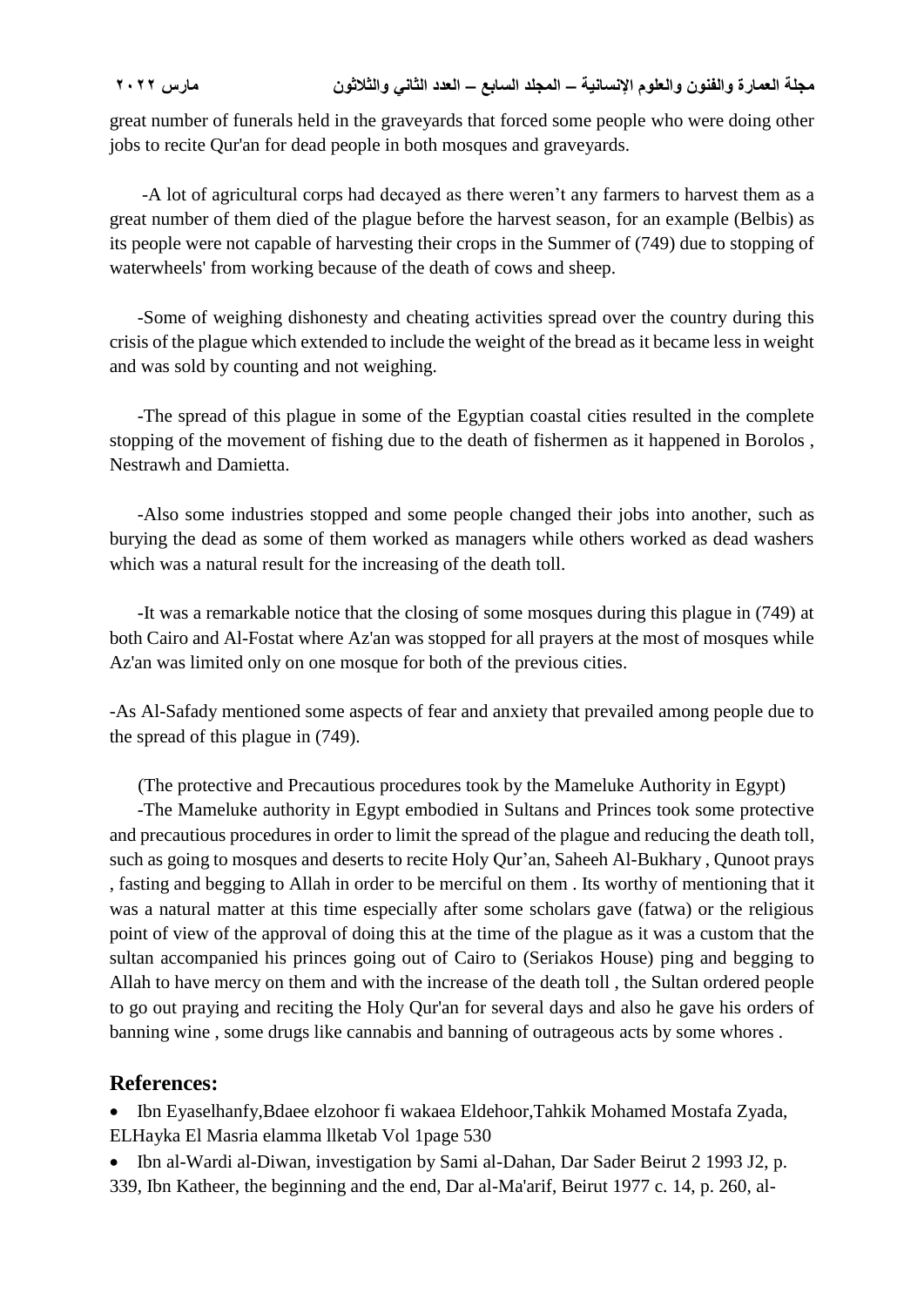Maqrizi, the behavior in knowing the countries of the kings, the investigation of Muhammad Abd al-Qadir Ata, Dar al-Kutub al-Ilmiyya, Beirut, Lebanon 1997 vol. 4 p. 80 Adnan Darwish's investigation of the French Institute for Arab Studies, Damascus 1994, vol. 1, p. 541, Ibn Hajar al-Asqalani, exerting aid in the virtue of the plague, verification by Ahmad Essam Abdul-Qadir, Dar al-Asimah, Riyadh 1411, p. 230.

- $\bullet$  (<sup>1</sup>) Justus Carl The Black Death in The Fourteenth Century p45 -77
- Gasquest The great pestitenco 1384 p.140-227.

 Ibn al-Qayyim al-Jawziyyah, Zad al-Ma'aad in Hoda Khair al-Abbad, edited by Muhammad Ali Subaih, Cairo, 1935, vol. 3, p. 371 0

 Fawzi Khaled Al-Tawahiya reviewed the natural disasters and their impact on agricultural life in the Levant in the second Mameluke era Journal of Human and Social Sciences Studies Volume 41 Issue 1 2014 p. 148 0

 Almaejam alwjyz: madat tien , al'ahwal alsihiyat fi misr walshshami fi aleasr almamlukii , s 146- 14

 Ibn Hagla: ALtp almasnon fi akpar alttaeun , makhtut mswrmikrfilm alkutub almisriat , alqahrt , raqm 266 timuriatan majamie waraqat raqm 14 ; alsyuta: ma rawah alttaeun fa 'akhbar alttaeun , waraqat 11 , 13 ; risalatan fa alttaeun , makhtut musawir mykrwfylm raqm 4685 bimaktabat almalik eabd allh bin eabd aleaziz , jamieatan 'ama alquraa , waraqat 3 , 5.

Al'azhari: risalat mukhtasirat fi alttaeun

 makhtut musawir raqm 592 , mikrufilm raqm 31159 tb talaeat , waraqat 4 , abn syna: alqanun fi altibi , bayrut , bidun tarikh , dafe almadar lilkuliyat ean al'abdan al'iinsaniat bitudarik 'anwae khatar aldiyn , t 1 , misr , waraqat 30 ; alhawi fi eilm altadawi , makhtut musawir mykrwfylm badar alkutub almisriat , raqm 1804 , tbu earabiun , mikrufilm raqm 48467 , waraqat 15 ; mjhul: risalatan fi kashf afat alwaba' walttaeun , makhtut musawir mykrwfylm badar alkutub almisriat , raqm 591 , tb , mikrufilm raqm 31141 , abn alqiam aljuziat: zad almaead fi hudana syd aleabbad , tahqiq:an muhamad eali sabih , alqahrt , t 1 , 1935 m , s ; abn khaldun: aleibar wadiwan almubtada walkhubar fi 'ayaam alearab waleujam walbarbar wamin easirihim min dhwyi alsultan al'akbar , dar 'iihya' alturath alearabii , bayrut , lubnan , d.t , s 35

 Alsbki: tabaqat alshshafieiat alkubraa , thqyq: mahmud altinahi waeabd alfattah muhamad alhuluw , dar hijar liltibaeat walnashr , alsewdyt , 1413 h , j 2 , s 71. alhmwy: aljawhar , waraqat

• katakhda: risalat fi kashf alafat alwibayiyat, waraqat 3

 Almaqrizi: Alsuluk fi maerifat dual almuluk , j 4 , s 81 , abn taghariy brdy: alnujum alzzahirat , qadam lah waealaq ealayh: muhamad husayn shams aldiyn , dar alkutub aleilmiat , bayrut , lubnan , 1992 m , j 10 , s 198 , abn habyb: nuzhat alnufus wal'abdan , j 3 , s 110 , 111.

• almaqrizi: alsuluk limaerifat dual almuluk ,  $i$  4, s 81, abn taghariy brdy: alnujum alzzahirat , qadam lah waealaq ealayh: muhamad husayn shams aldiyn , dar alkutub aleilmiat , bayrut , lubnan , 1992 m , j 10 , s 198 , abn habyb: nuzhat alnufus wal'abdan , j 3 , s 110 , 111

 Alrrazy: alhawi fi altibi , thqyq: Haytham khalifat taeimiun , dar 'iihya' alturath alearabii , bayrut , lubnan , 2002 m , j 4 , s 431

 ALsuity:'Ma Rwaahrawoon fi khbar alttaeun , mawqie al'alwakat al'iiktrunaa www.alukah.com ; abn syna: alqanun fi altibi , d. t , j 3 , s s 164 , 165.L